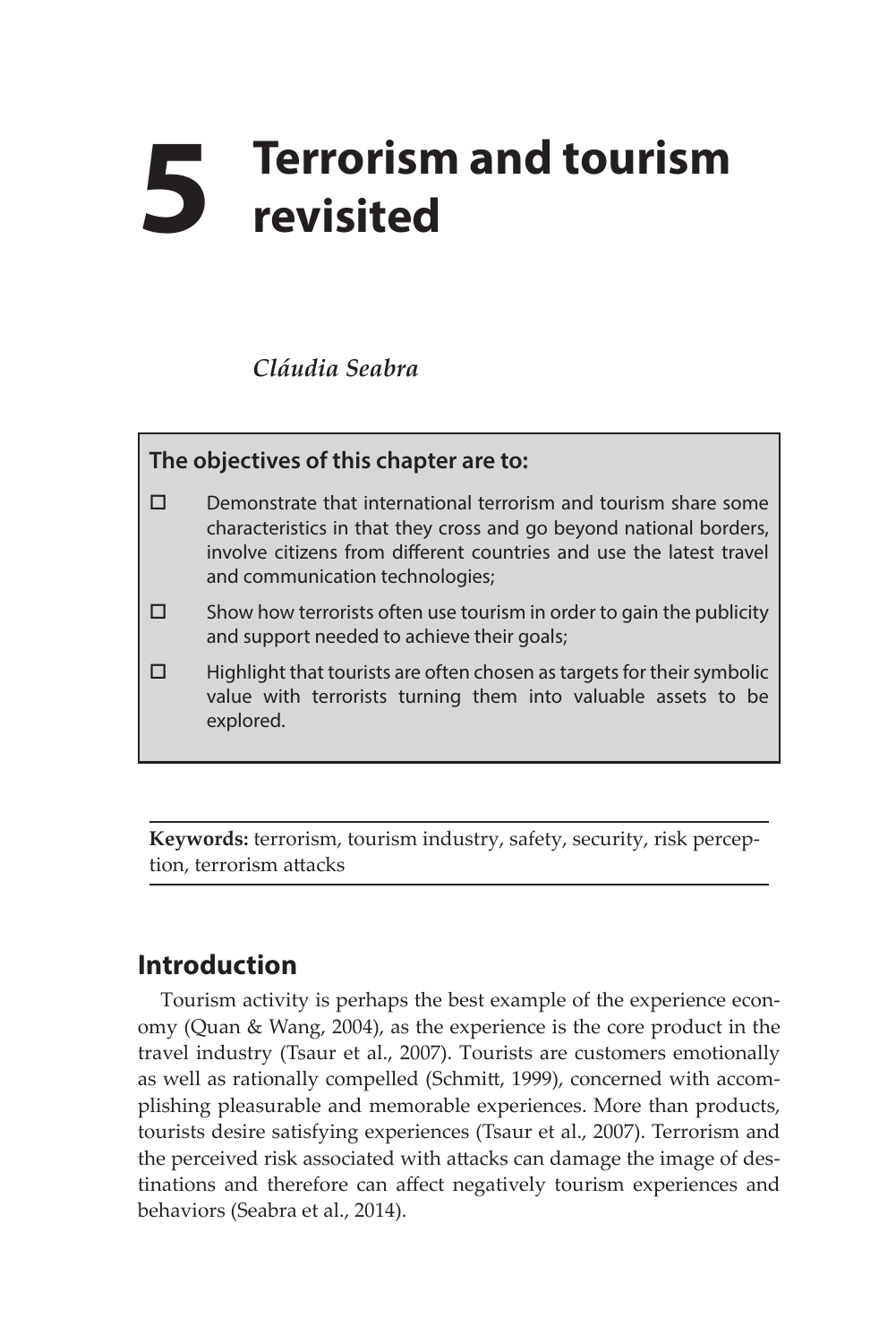Tourism demand is particularly sensitive to tourists' concerns about their safety, health and well-being (Blake & Sinclair, 2003). However, although natural disasters have a significant impact on tourists' behaviors, terrorist attacks have a more intimidating role for tourists (Sönmez, 1998). In fact, risk perceptions on personal safety can be a crucial factor influencing the image, and the choice of a destination. Some studies go even further, confirming that a terrorist act can influence negatively not only the image of the affected destination, but also of the neighboring sites, leading to a negative global image in an entire region (Kozak et al., 2007). In addition, past research concluded that risk perception in travelling is crucial in travel planning behavior independently of tourists' cultural background and country of origin (Seabra et al., 2013). In fact tourists from countries with different levels of safety consider travel safety as a critical issue and that it influences directly international trip decisions and behaviors, especially in what regards to terrorism and political instability risk (Seabra et al., 2018).

Terrorism has become an important and recurring topic in the public discourse in the 21st century. In its domestic and international form, it is carried out by revolutionary groups and vigilantes, being a constant in modern societies (Feichtinger et al., 2001). In these last few decades, terrorism has entered in the media discourse – and at the same time into public opinion – causing a feeling of general insecurity and unsafety in people's daily life everywhere, anytime (Seabra et al., 2014). In fact, terrorists are very conscious of the importance of public opinion, planning their attacks accordingly by "choosing the time, location or target that will make the strongest impact on the public" (Malečková & Stanišić, 2014: 632). Terrorists continue to select vulnerable and defenseless targets (Atkinson et al., 1987) to achieve their goals.

Tourists have been examples, in recent years, of this vulnerability and represent targets that have become more and more desirable (Seabra et al., 2014). A terrorist attack targeting tourists can help its authors to achieve several objectives: advertising, economic threat, and ideological opposition to tourism, among others (Sönmez, 1998). The awareness of the human costs associated with the recent terrorist events and the redirection of economic resources, presumably driven by perceived risks associated with future terrorist incidents, have led to a concentration of efforts, by various tourism organizations, to improve their understanding of terrorism and of its consequences on this industry (Blomberg et al., 2004).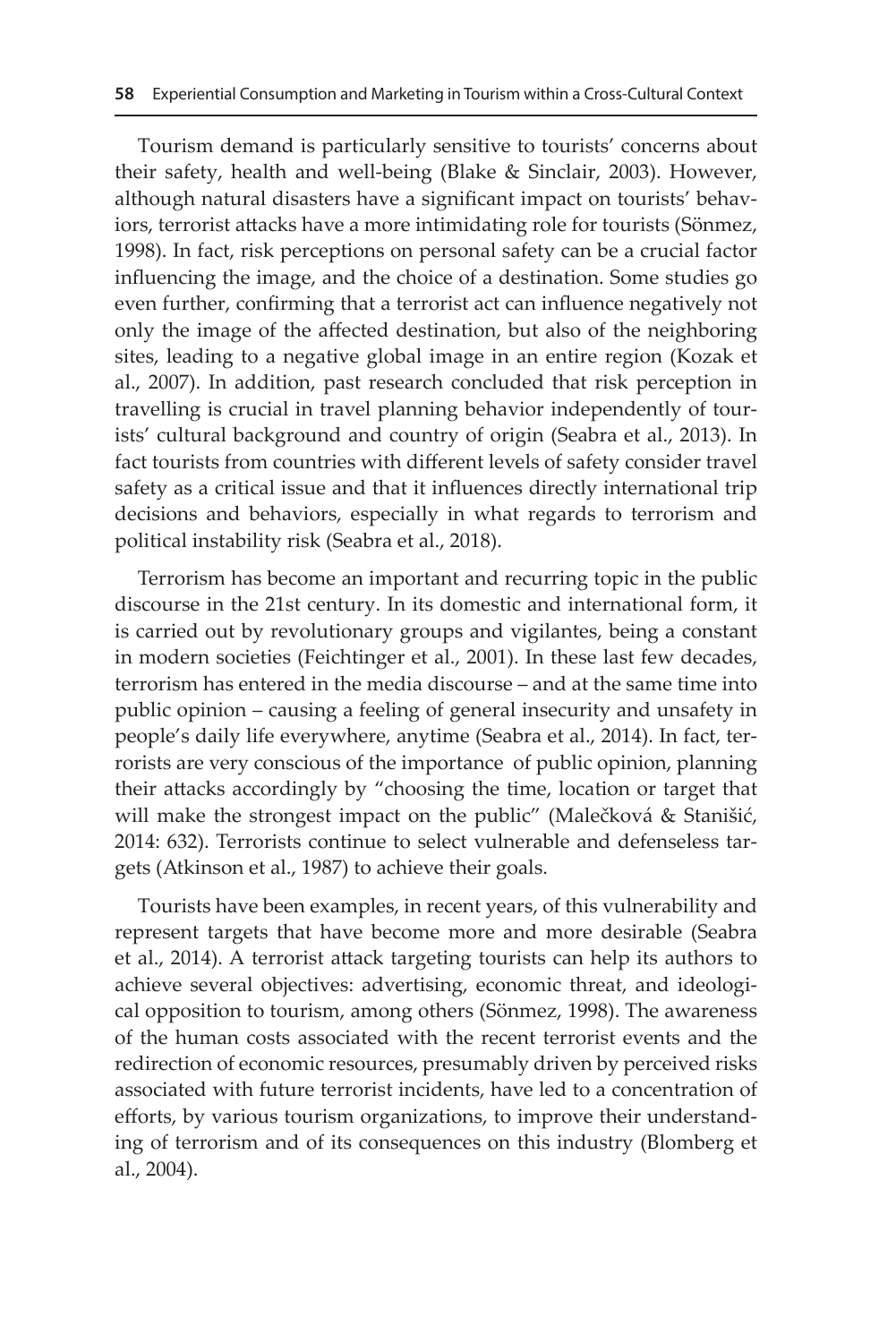The tourism industry is one of the activities that suffer most from terrorist activity. "The adverse economic effects of terrorism on the tourism sector are felt by all countries where terrorist attacks occur, regardless of whether or not these incidents are aimed at tourists" (Institute for Economics & Peace, 2016: 67). Terrorism targeting the tourism sector represents heavy costs directly by decreasing tourist arrivals and receipts, which will affect and cause a decrease in those countries' GDP; indirectly employment in tourism and other related industry sectors will decrease as well (Institute for Economics & Peace, 2016).

In this context, the increased exposure to significant political, economic, social and technological losses and the terrorist threat lead to a higher vigilance from tourism companies and managers so they might be able to deal with impending crises. The understanding of the terrorism phenomenon and of its impacts makes it possible to develop more effective strategies to stop or reduce the severity of their impacts, both on the economy and on society (Ritchie, 2004). Based on an extensive literature and data analysis, this chapter's main goal is to make an important contribution to science and management by analyzing the terrorism phenomenon, specifically its connection with the tourist industry. It is our aim to update the pioneer work of Sönmez (1998) and help to connect the dots between terrorism and tourism, answering the question: what connects tourism and terrorism?

#### **Terrorism: A puzzling phenomenon**

Terrorism is a puzzling phenomenon that has attracted researchers' attention in various study fields. Hoping to understand and control these occurrences, as well as their adverse effects, governments, organizations and academic communities have made efforts to understand it. However, this is not a simple task. The topic is so troublesome and studied in so many perspectives that conceptually there is no universally accepted definition for terrorism (Poland, 1988). The often-quoted cliché that "one person's terrorist is another person's freedom fighter" shows the different points of view and the definition problems that this concept entails (Sönmez & Graefe, 1998b). The definition of terrorism has raised quite a buzz among researchers and organizations over the years. There is no unanimity on the definition only "the lack of consensus in the literature on the determinants of terrorism" (Savun & Phillips, 2009: 879). The following table systematizes some of the various definitions that have been proposed over the last three decades for the terrorism concept.